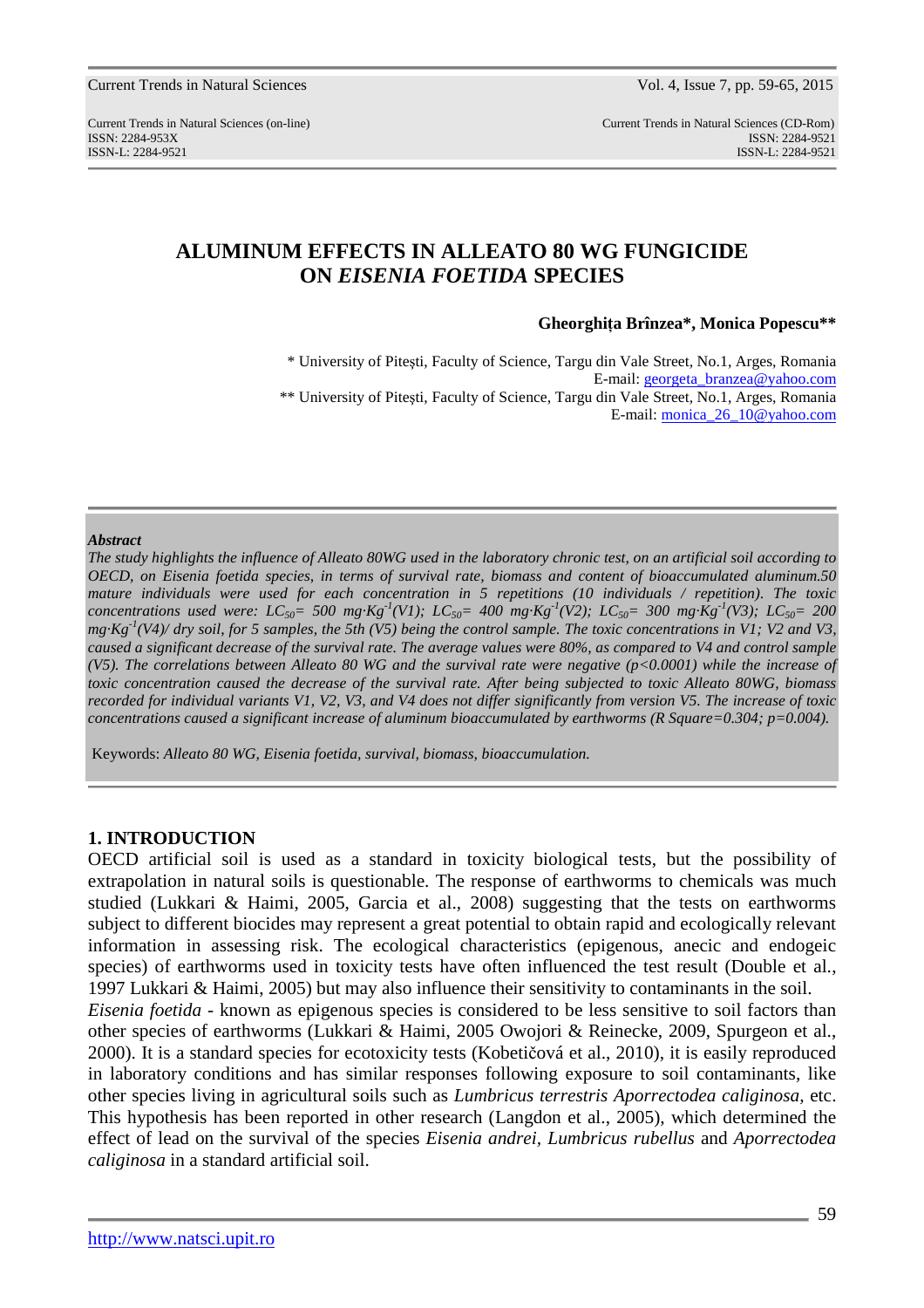| <b>Current Trends in Natural Sciences</b> |  |  |  |
|-------------------------------------------|--|--|--|
|-------------------------------------------|--|--|--|

Bioaccumulation of pollutants in earthworms must also be taken into serious account for the environmental risk assessment, as this can lead to toxic effects in the food chains. Earthworms, as organisms that inhabit the soil, are known to be highly influenced by chemicals in the terrestrial environment. It was therefore considered to analyze the effect of xenobiotic substances, namely Alleato 80WG fungicide on the general parameters of earthworms as indicators of soil pollution.

The general objective of the study is to assess the influence of aluminum content in Alleato 80WG fungicide on *Eisenia foetida*, known as the standard species in toxicity tests for earthworms. The specific objectives have pursued: 1. analysis of survival rate (%) after applying toxic and correlations between survival rate and toxic concentrations; 2. analysis of the initial biomass (g) and biomass resulting (g) from intoxication; 3. analysis of aluminum bioaccumulation (ppm) in earthworms.

# **2. MATERIALS AND METHODS**

*Eisenia foetida* individuals used in the experimental variants were mature and obtained from a farm in Romania practicing vermiculture.

**Test underlayer**. Preparation of OECD underlayer (OECD 207/1984, 222/2004) was conducted as follows: 10% peat moss; 20% kaolinite clay; 69% industrial quartz sand with a particle size from 0.05mm up to 0.2mm; 1% calcium carbonate  $(CaCO<sub>3</sub>)$ . All amounts were mixed, while plant debris, dirt and possible pebbles were removed. The water content of the underlayer was determined by bringing it to a constant weight while drying it in an oven at  $105^{\circ}$ C for 8 hours. After determining humidity, the basic underlayer was filled with 1.5 liters of distilled water in order to bring it to the optimal humidity (approx. 25-42% dry weight of the basic underlayer). Calcium carbonate was added to bring the underlayer to a pH of 6.0.

# **Acclimatization**

Samples were prepared for acclimatization before applying toxic. In this regard, the artificial underlayer was put in 800 g glass jars. The jars were weighed on the analytical balance before being filled with soil (1/3 of their capacity) after which they were weighed again. Five jars were filled with soil, each representing 5 samples, one sample for each concentration of toxic, the 5th being the control variant. There were 5 repetitions for each concentration. The earthworms were immersed in distilled water to remove excess soil on the body surface, then they were placed on filter paper to remove the water retained on the body surface; their individual biomass (g) was determined on the analytical balance, after which they were inserted in the samples. Ten specimens were inserted in each sample for each concentration. After all individuals have entered the soil, the samples were covered with previously drilled lids to allow air and to prevent water evaporation, then they were placed in the climate chamber for 7 days at a temperature  $20^0$ C and constant humidity.

After acclimatization, the samples were removed to check the soil humidity, the survival rate was analyzed, individuals were weighed and inserted again in the samples after applying the toxic on the soil surface in the form of a fine powder. The following toxic concentrations were used:  $V1 = 500$ mg·kg<sup>-1</sup> dry soil, V2= 400 mg.kg<sup>-1</sup> dry soil, V3= 300 mg·kg<sup>-1</sup> dry soil, V4=200 mg·kg<sup>-1</sup> dry soil and V5 the control variant. Concentrations were determined according to specialized data starting from  $LC_{50}$  for lumbricidae. After applying the toxic, the samples were placed again in the climate chamber at a temperature of 20°C with constant humidity for 30 days. Earthworms were not fed during the test. After 30 days, the earthworms were removed from the climate chamber. Survival rate, individual biomass and bioaccumulation of aluminum were analyzed.

**Alleato 80WG.** In accordance with EU Regulation no.1907 / 2006, amended by EU Regulation no. 453/2010 and Regulation no.1272 / 2008, Alleato 80WG is a phosphonate compound with structure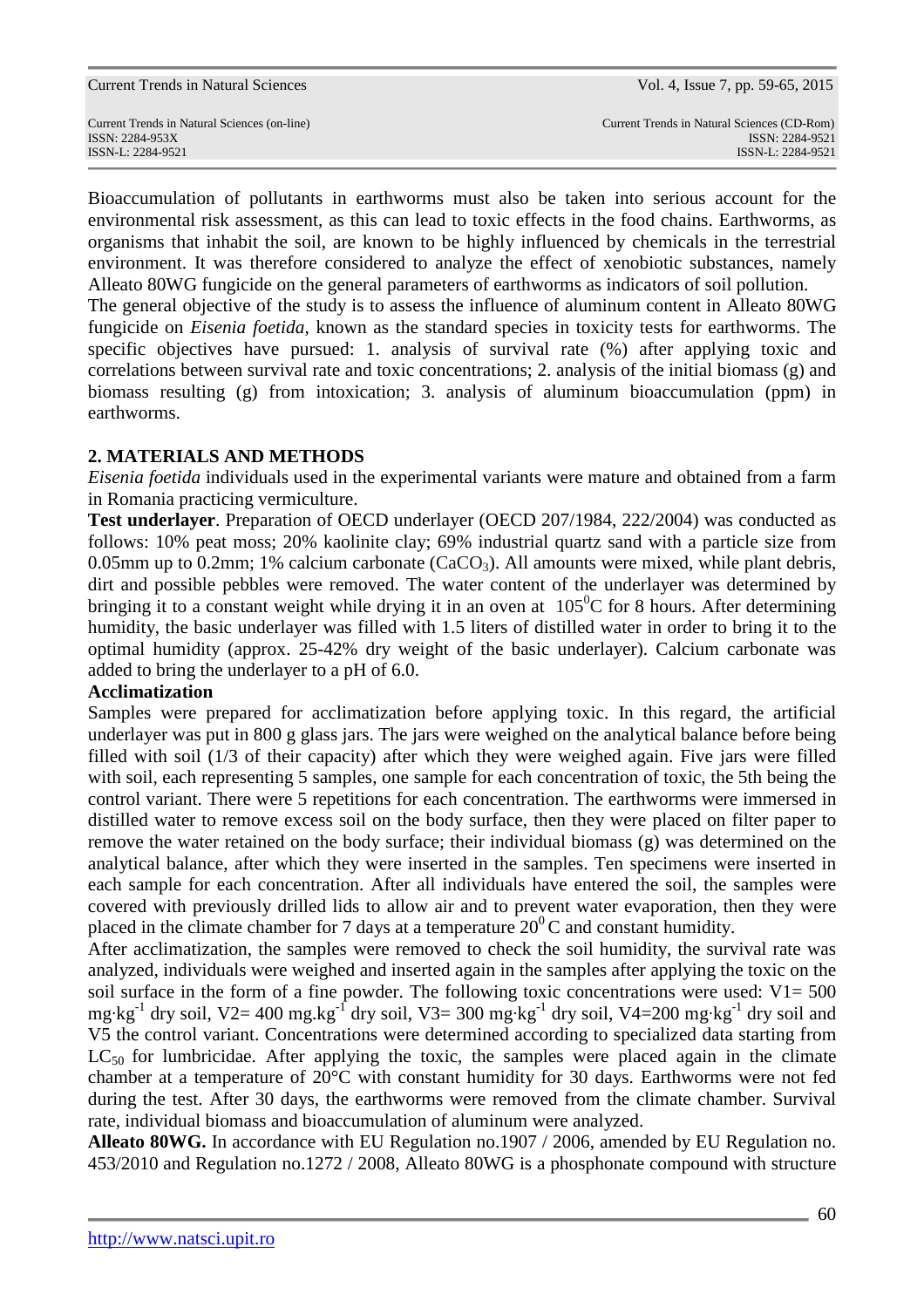$LC_{50} = 589$  mg Al kg<sup>-1</sup> dry soil.

http://www.natsci.upit.ro

fungicide is used on more than 100 crops. Alleato 80 WG contains 80 % Al fosetyl active

substance.

**Bioaccumulation.** After completing the test it was determined aluminum bioaccumulation by atomic emission spectrometry with inductively coupled plasma (ICP-AES). Varian Liberty 110 spectrometer was used for the quantitative determination of aluminum. The instrument has a radio frequency generator of 40.68 MHz and Czerny-Turner monochromator of 0.75m. The instrument operating parameters were: plasma flow 12L / min, V-Groove nebulizer, pump rotations (15 rpm), 10 seconds integration time and automatic background. The wavelength at which aluminum was determined: Al-396.152nm. The reagents used for the mineralization of the samples were nitric acid (67% -75 ml), hydrogen peroxide (15ml) from Merck and distilled water to bring the 10 ml flasks to the sign, after mineralization of samples on the sand bath. Calibration of the spectrometer used five reference solutions of various concentrations obtained by the dilution of a multi-element standard solution (multi-element ICP-AES Merck, IV solution) with a concentration of 1000mg / l.

and action different from those of most other organophosphorus compounds used as pesticides. This

**Statistical analysis.** The statistical interpretation of the results was performed using SPSS 16 For Windows. The parameters analyzed applied Duncan test of variance for the significance threshold p<0.05; the trend line was drawn to calculate the coefficient of determination (R Square).

# **3. RESULTS AND DISCUSSIONS**

Aluminum is a non-essential element for most animals on earth. Normally, the solubility of aluminum is low in neutral soil. Human actions increase the amount of this element in the soil through activities such as the use of fertilizers, poultry manure or under the action of rain which releases aluminum ions in the soil, thus affecting organisms such as earthworms, due to its toxicity. The present study has demonstrated that aluminum content in Alleato 80WG may affect survival and growth of earthworms and can be bioaccumulated by these bodies.

Figure 1 shows the values of survival rate in *Eisenia foetida* individuals in the experimental variants subject to toxic. The survival rate for control variant (V5) was 100%. The lowest concentration of Alleato 80 WG corresponding to V4  $(200mg \text{kg}^{-1})$  did not produce changes in the survival rate (100%). The toxic concentration of 300 mg·kg<sup>-1</sup>(V4) resulted in a significant decrease in the survival rate, with average values of 80%. Concentrations of 400mg·kg<sup>-1</sup>(V2) and 500 mg·kg<sup>-1</sup>(V1) have also determined significantly lower values of the survival rate compared with V4 and V5. There were no significant differences  $(p<0.05)$  between V2 and V3. However, the decrease of survival rate in V1 did not differ significantly from V2 ( $p > 0.05$ ).

Similar studies made by Annapoorani (2014) on *Eudrilus eugeniae* species, subject to treatment with aluminum in concentrations between 500 ppm-3000ppm, have shown that in concentrations higher than 2000ppm, individuals of this species developed general morphological abnormalities, from the body swelling in the clitellum to reducing the number of species individuals. Similar pathological symptoms resulting in reduced populations of earthworms in the soil have also been reported in other species of earthworms subject to various toxic substances (Ramalingam & Thilagar, 2000, Vijver et al., 2004).

The coefficient of determination between Alleato 80 WG concentration and survival of individuals in artificial soil has revealed a significant negative correlation ( $p < 0.0001$ ), meaning that an increase in the concentration of toxic resulted in a decrease of the survival rate (Figure 2). Other similar

Current Trends in Natural Sciences Vol. 4, Issue 7, pp. 59-65, 2015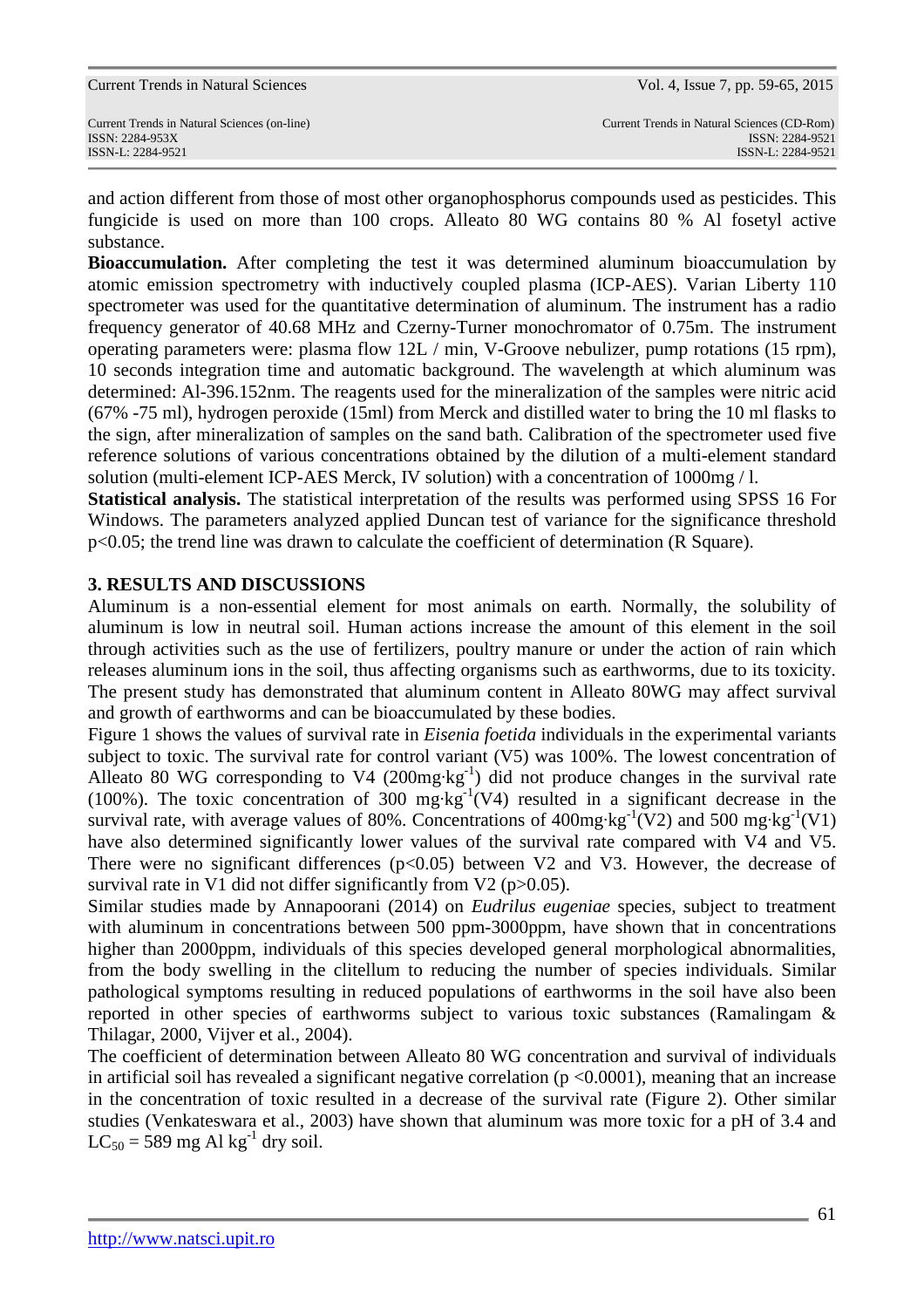Current Trends in Natural Sciences (on-line) Current Trends in Natural Sciences (CD-Rom) ISSN: 2284-953XISSN: 2284-9521 ISSN-L: 2284-9521 ISSN-L: 2284-9521



*Figure 1. Survival rate (%) of Eisenia foetida individuals subject to Alleato 80WG toxic recorded in the five experimental variants V1 (500 mg·Kg-1); V2 (400 mg·Kg-1); V3 (300 mg·Kg<sup>1</sup> ); V4 (200 mg·Kg-1); V5 (control variant)* 



*Figure 2. Correlation between survival rate (%) of Eisenia foetida individuals, represented by the trend line*   $(R^2$ =0.730; p<0.0001), in the five experimental variants subject to toxic action (Alleato 80 WG): V1 (500 mg·Kg<sup>-1</sup>); *V2 (400 mg·Kg-1); V3 (300 mg·Kg-1);V4 (200 mg·Kg-1); V5 (control variant)* 

For the five experimental variants, individual biomass values before applying Alleato 80WG ranged between 2.713g and 3.371g with no significant differences between them (p> 0.05) (Figure 3). After poisoning with Alleato 80WG (Figure 4), individual biomass for variants V1, V2, V3, and V4 did not differ significantly from the control variant V5. A decrease in biomass was however recorded in all experimental variants after applying the toxic (Figure 2).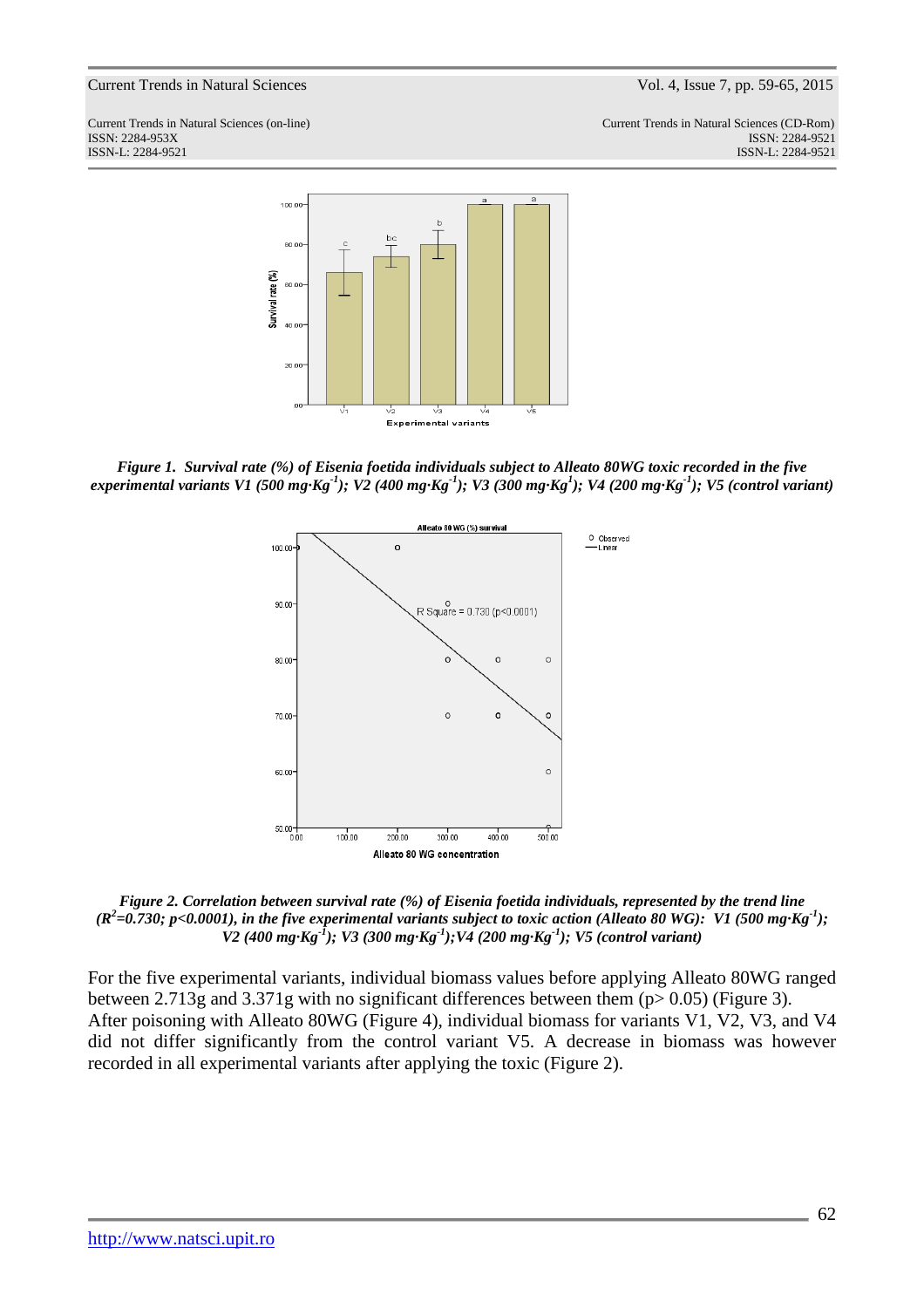

*Figure 3. Biomass (g) of Eisenia foetida individuals in the five experimental variants before applying the toxic (Alleato 80WG)* 



*Figure 4. Biomass (g) of Eisenia foetida individuals in the five experimental variants V1 (500 mg·Kg-1); V2 (400 mg·Kg-1); V3 (300 mg·Kg-1); V4 (200 mg·Kg-1); V5 (control variant) after applying the toxic* 

Weight loss in individuals subject to Alleato 80WG toxic may be due to the fact that earthworms were not given any food during the experimental period (30 days). Lack of food, toxic action, and habitat change can lead to physiological stress followed by weight loss or population decrease. Relatively recent results have shown that growth, reproduction and enzymatic activity of earthworms were negatively affected with increasing Al concentration in soil (Owojori & Reinecke, 2009). The correlation between Alleato 80 WG concentration and Al bioaccumulated by earthworms is shown in Figure 5. It was stated that increasing concentration of toxic resulted in a significant increase of bioaccumulated aluminum (R Square  $= 0.304$ ; p  $= 0.004$ ).

As regards the bioaccumulation capacity of earthworms, some studies (van Gestel & Hoogerwerf, 2001, Vijver, 2004) have shown that species of earthworms can accumulate different amounts of the same metal, depending on the species, species behaviour, and their habitat. Other studies (Santorufo, 2012) show that bioaccumulation of metals by earthworms is associated with metal concentrations in soil.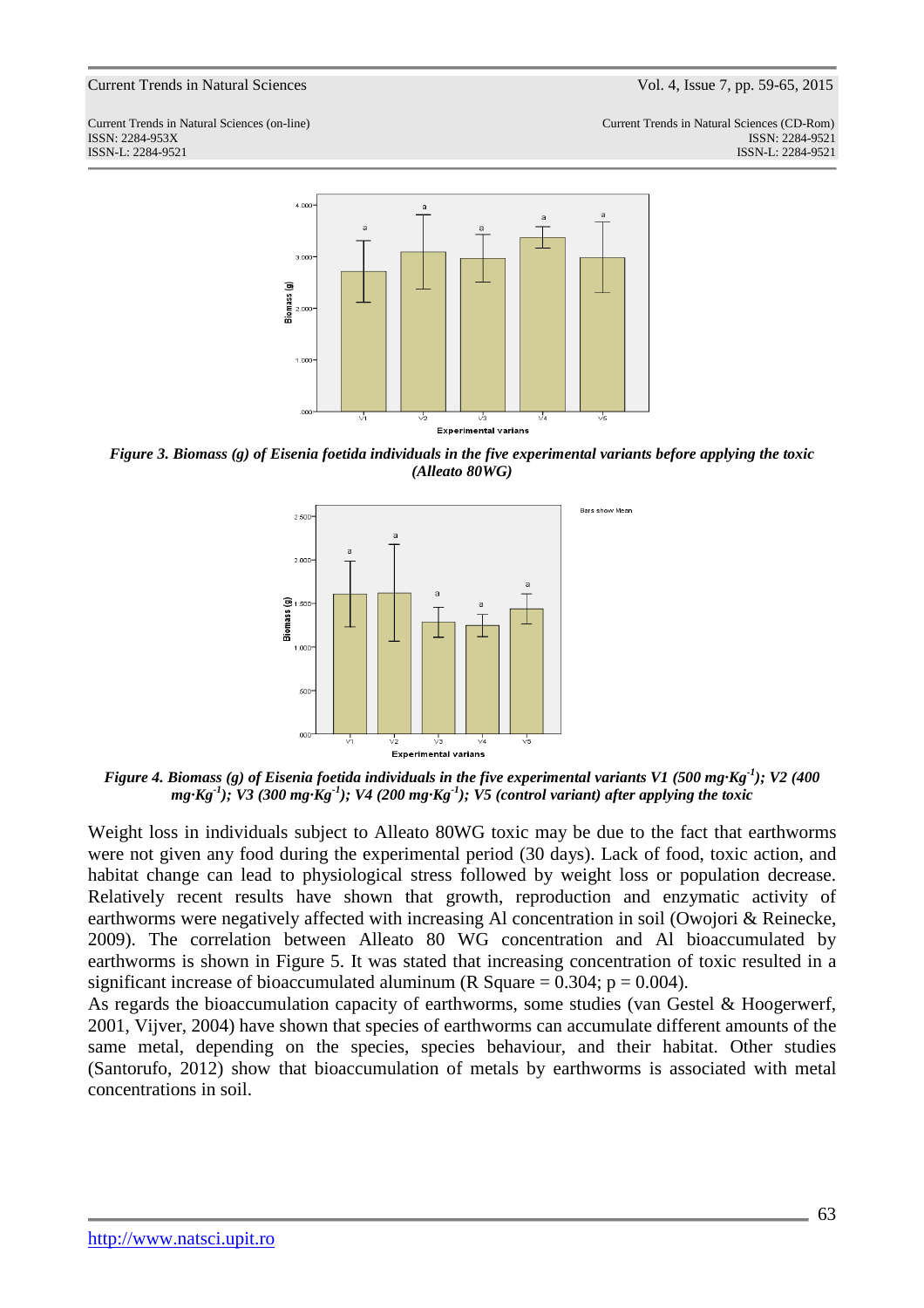

*Figure 5. The trend line of aluminum bioaccumulated by earthworms depending on Alleato 80 WG concentration (V1 =500 mg·Kg-1; V2 = 400 mg·Kg-1; V3 = 300 mg·Kg-1; V4= 200 mg·Kg-1; V5 = control variant)* 

### **4. CONCLUSIONS**

The study results have demonstrated that a higher concentration of Alleato 80WG in the soil ( $LC_{50}=$ 500 mg·Kg<sup>-1</sup>) may affect survival, growth and development of lumbricidae especially if it is associated with lack of food. Alleato 80WG concentrations less than 300 mg $Kg^{-1}$  do not change the survival rate and individual biomass. Bioaccumulation may be associated with the amount of toxic on / in the soil. The results also suggest that under natural conditions, where there is a high degree of pollution with metals or other toxic substances, lumbricidae populations may undergo changes in their structure and functions, thus highlighting the importance of this type of study in environmental risk assessment.

### **5. ACKNOWLEDGEMENTS**

This work was supported by the strategic grant POSDRU/159/1.5/S/138963 - PERFORM, co-financed by the European Social Fund – Investing in People, within the Sectoral Operational Programme Human Resources Development 2007-2013.

#### **6. REFERENCES**

- Annapoorani, C.A. (2014). Toxicity assessment of Aluminium on vermicomposting ability of Eudrilus eugeniae (Kinberg) on leaf litter, *BMR Journals-Pharmacology & Toxicology Research,* 1, 1-6. Retrieved from www.bmrjournals.com
- Doube, B.M., Schmidt, O., Killham, K. & Correll, R. (1997). Influence of mineral soil on the palatability of organic matter for lumbricid earthworms: a simple food preference study, *Soil Biology and Biochemistry, 29*, 569-575.
- Garcia, M., Römbke, J., Torres de Brito, M. & Scheffczyk, A. (2008). Effects of three pesticides on the avoidance behaviour of earthworms in laboratory tests performed under temperate and tropical conditions, *Environmental Pollution,* 153, 450-456.
- Kobetičová, K., Hofman, J., Holoubek, I. (2010). Ecotoxicity of wastes in avoidance tests with *Enchytraeus albidus, Enchytraeus crypticus* and *Eisenia fetida (Oligochaeta), Waste Management*, 30, 558-564.
- Langdon, C., Hodson, M.E., Arnold, R.E., Black, S. (2005). Survival, Pb-uptake and behaviour of three species of earthworm in Pb treated soils determined using an OECD-style toxicity test and a soil avoidance test, *Environmental Pollution*, 132, 368-375.
- Lukkari, T., Marjo Aatsinki, M., Väisänen, A., Haimi, J. (2005). Toxicity of copper and zinc assessed with three different earthworm tests, *Applied Soil Ecology*, 30, 133-146.
- Lukkari, T., Haimi, J. (2005). Avoidance of Cu- and Zn-contaminated soil by three ecologically different earthworm species, *Ecotoxicology and Environmental Safety*, 62, 35-41.
- OECD (1984). Guidelines for testing of chemicals: earthworm acute toxicity test. No. 207*.* Paris, France